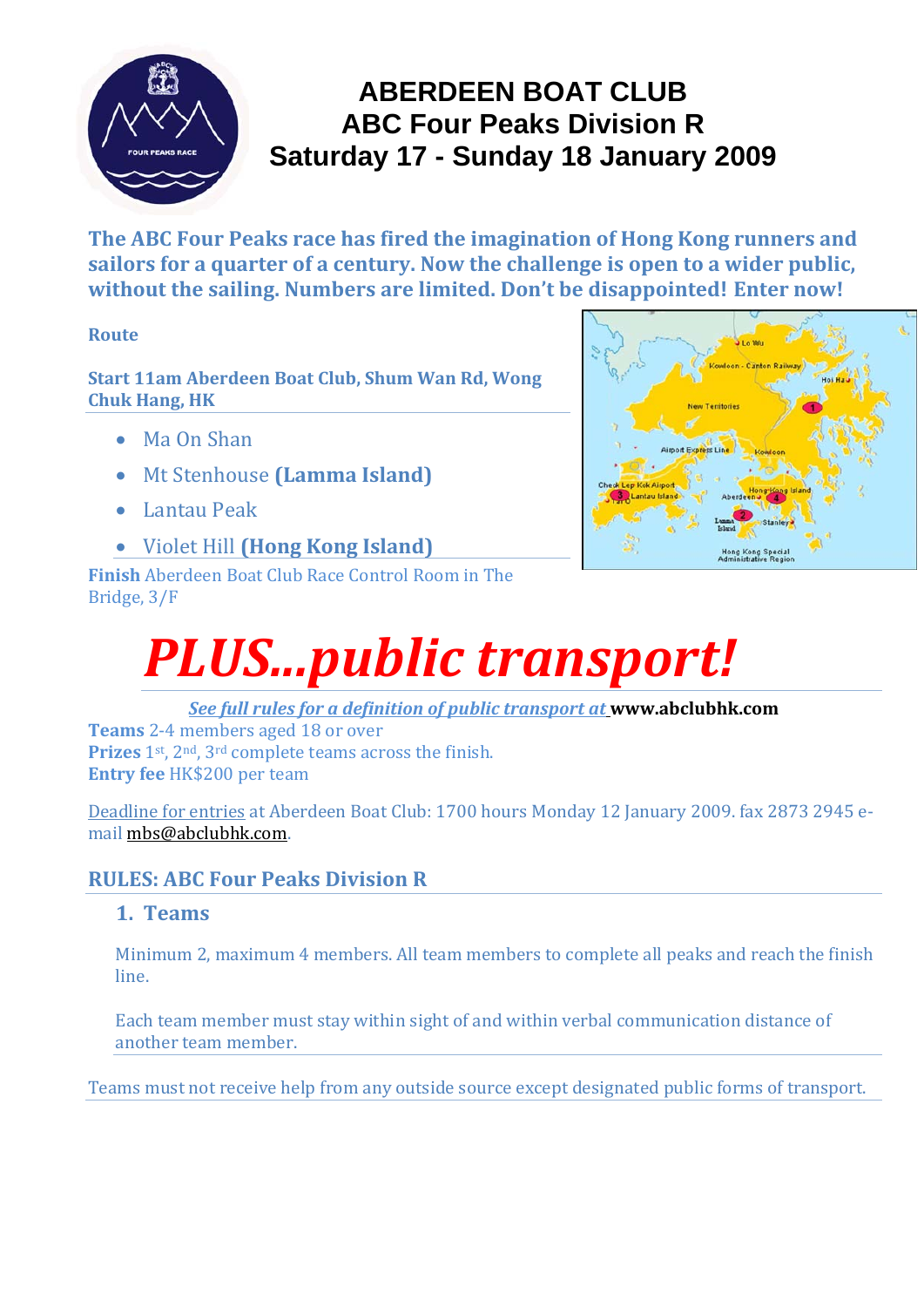#### **2. Liability**

All competitors enter the race at their own risk and neither the sponsors nor The Aberdeen Boat Club (including its employees, members, volunteers and any organization, company or person supporting or involved in the event) will accept any liability for any loss, damage or injury, to team members or to others.

#### **3. Running**

**Start** Entrance to the car park of the Aberdeen Boat Club, Shum Wan Road.

- Ma On Shan
- Mt Stenhouse **(Lamma Island)**
- Lantau Peak
- Violet Hill **(Hong Kong Island)**

**Finish** Race Control, The Bridge, 3/F Aberdeen Boat Club Time limit 1300 Sunday 18 January

#### **4. Definition of public transport**

- Any public bus service offered by Citybus, First Bus, Kowloon Motor Bus or the Lantau Bus Company
- Any public light bus whether green or red
- Any scheduled public ferry service, including *kaitos*
- Any MTR service

Excluded by this definition are the Ngong Ping Cable Car and all taxis, private cars, motor cycles or scooters, bicycles, scooters, skate boards, roller skates and roller blades, and personal or private water craft of all descriptions and means of propulsion, including swimming, canoes and sampans.

#### **5. Equipment**

Teams must carry the following equipment which shall function properly and be of a type suitable and adequate for the intended use:

- Adequate waterproof clothing (per person)
- Adequate footwear (per person)
- Food : Rations sufficient to provide 2000 Cal (8400 kilojoules) energy (per person)
- Water : 1 litre of water (per person)
- Compass
- Map of the relevant area (scale 1: 50000 or larger)
- Whistle (per person)
- Torch (per person)
- Mobile telephone with charged battery
- Sleeping bag of conventional design, not a space blanket
- Watch
- First aid kit comprising elastic bandages and plasters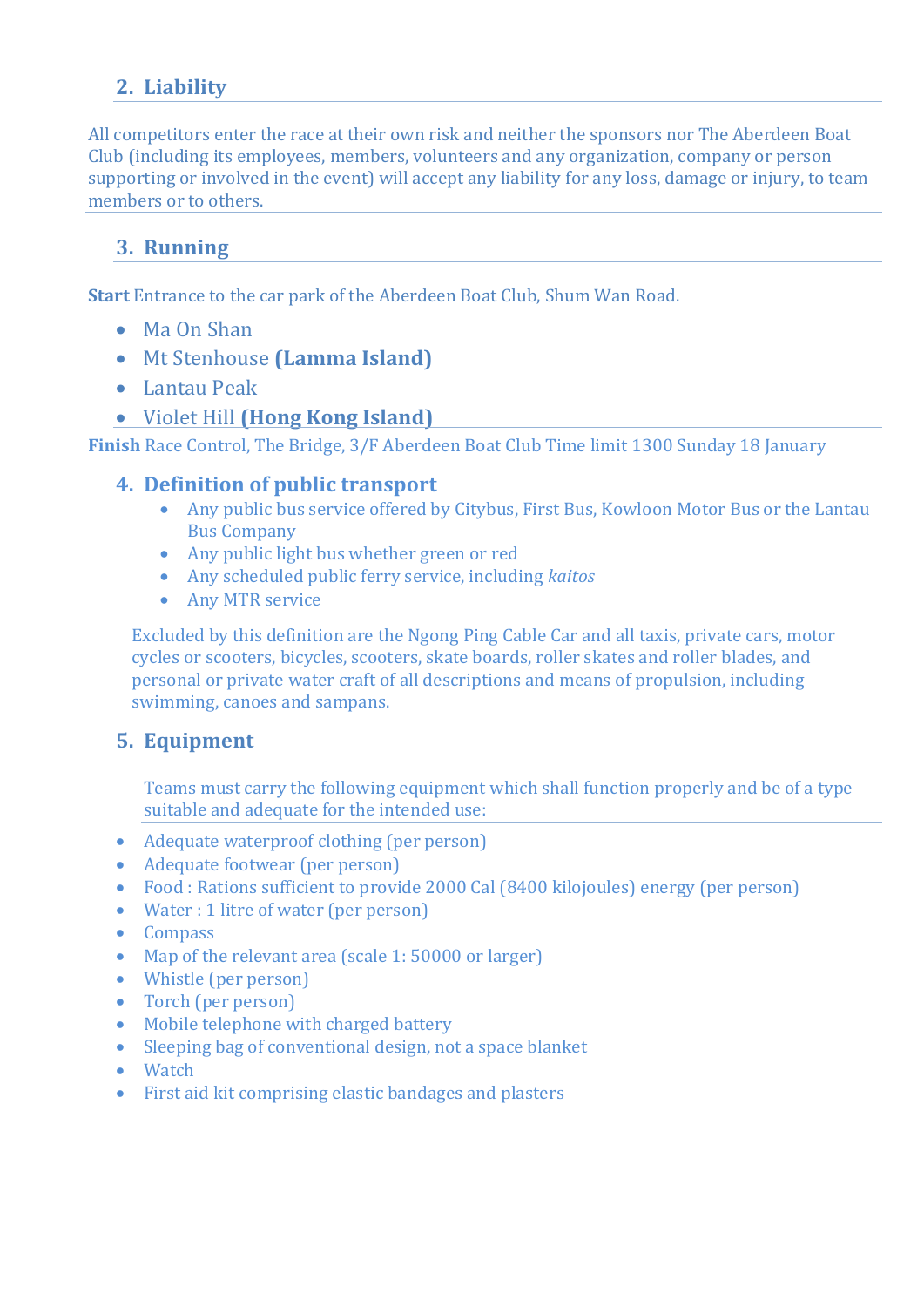#### **6. Peak controls**

Teams will check in with the Peak Control and record their names on the form provided. If no control team is present, teams must record the time of arrival of its last member and report this time to Race Control as soon as possible.

Teams may be scrutineered at one or more Peak Control for compliance with the specified equipment requirements. A standard penalty of 15 minutes will be imposed on any team that does not meet the specified requirements. A penalty of up to 60 minutes will be imposed for gross violations of the requirements.

A team will be advised of any non‐compliance either during or immediately upon completion of its scrutineering check. If the result of a Peak Control scrutineering check is satisfactory, the Race Committee will deduct a 2 minute time allowance from the relevant hill running time. The Race Committee may, at its sole discretion, adjust a team's elapsed time for satisfactory second and subsequent scrutineering checks. Such allowances shall not be the subject of protest or claim for redress.

The specified amount of food and water for each person must be intact on arrival at each Peak Control. Additional provisions may be carried for consumption during the ascent.

Equipment not designated as "per person" shall be carried by at least one member of a team.

#### **7. Overtaking**

Overtaking teams have right of way and teams being overtaken must clear the path. Descending<br>teams have right of way over ascending teams. These rules also apply to encounters with Shore<br>Parties competing in the ABC Four P have precedence at peak controls.

#### **8. Retirements**

Any team, or member of a team, who retires by deciding not to complete the ascent of a peak shall report this immediately to Race Control by mobile telephone and shall obtain an acknowledgement.

#### **9. Position checks**

For safety reasons, all teams are required to check in with Race Control by mobile telephone (either voice call or text messaging) and give their times and locations when approaching and leaving peak access routes.\*

A team may call Race Control at any time during the race. Such calls should be brief. Race Control may also call teams so please keep phones on at all times.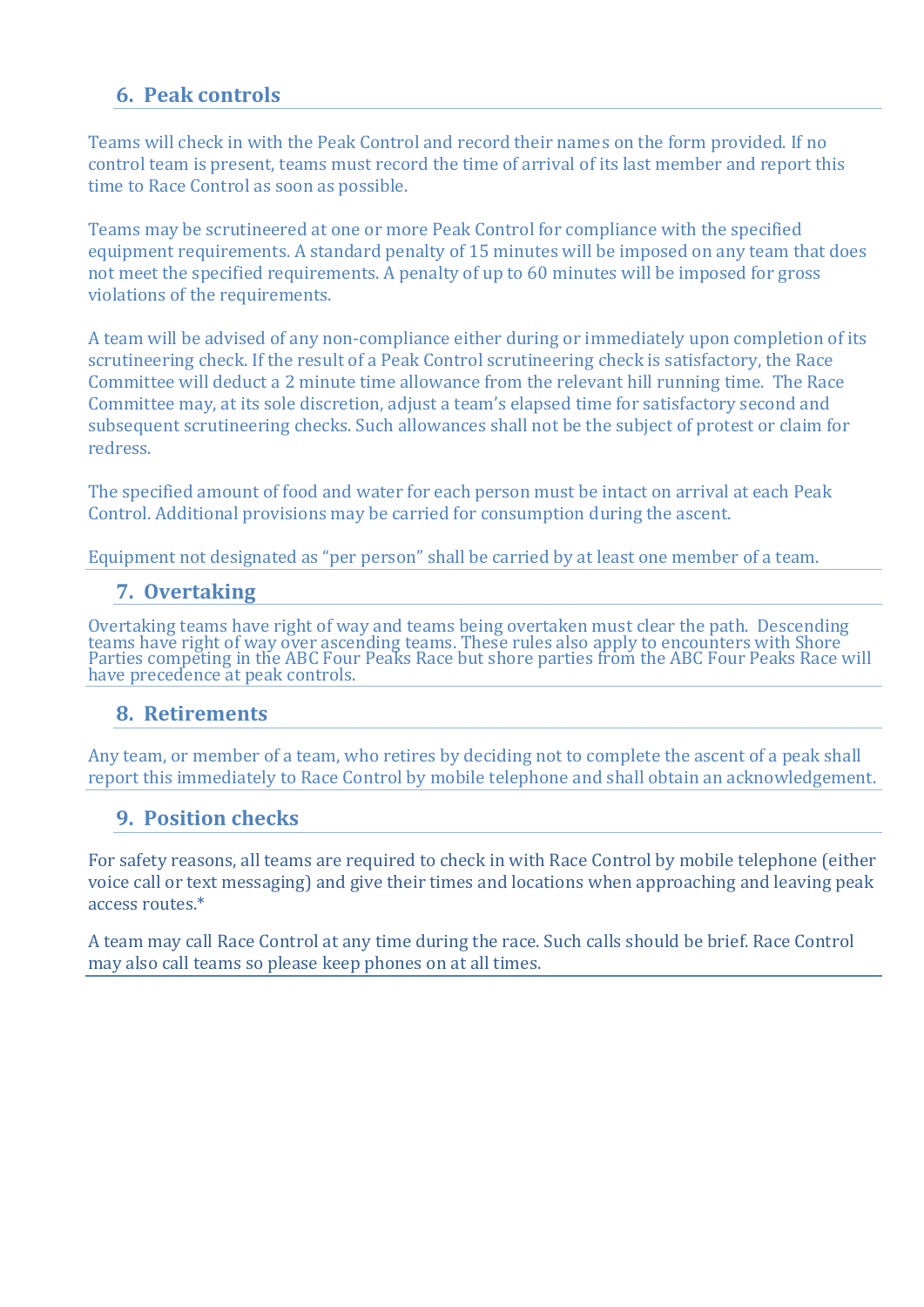#### **10. Penalties**

There will be penalties for infringement of rules.

#### **General Information**

#### **Safety**

**Clothing** should provide adequate protection against wind, rain and cold.

**Distress Signal** The recognized international distress signal in the hills in the event of an accident is 6 blasts of a whistle, or 6 shouts, or at night, 6 flashes of a torch, at 10 second intervals for 1 minute, then a 1 minute pause, then repeat the pattern until help arrives.

**Casualties** If a team should have or find a casualty it shall take the following action:

In a severe case, where the casualty should obviously be kept company, abandon the race. Make the casualty as comfortable as possible and keep him/her warm. Give the distress signal. If no help comes, mark the map accurately with the position and make for the nearest help.

In the event of finding a less severe case (e.g. sprained ankle) mark the position of the casualty and call Race Control on the mobile phone. If ascending a hill, also report your finding to the Peak Control.

**Country code** Competitors must be considerate towards wildlife and the environment. Gates are to be left as they are found.

#### **Race Briefing and Prizegiving**

A race briefing will be held at the Club at 1900 hours on Thursday 15th January 2009. One member of each team should attend. The prize‐giving party will be held at the Club at 1900 hours on Friday 23rd January 2009.

#### **Club House**

Visiting competitors may purchase cash coupons from the Club office or main bar. Visiting competitors from the Royal Hong Kong Yacht Club and Hebe Haven Yacht Club may sign chits on the race weekend and on the evenings of the race briefing and prize‐giving party, on presentation of their club membership card. The Galley serves a full range of food and beverage and is open from 0800 to 2300 hours. Lunch is served in the Four Peaks restaurant from 1230 to 1500 hours and dinner is served from 1830 hours. Last orders are 2200 hours.

Storage of competitors' personal items during the race can be arranged, at the owners' own risk.

#### **Car Parking**

Unfortunately, car parking is not available for visitors over the race weekend. However, there is public car parking at the Aberdeen Marina Club or in the Jumbo Car Park in Welfare Road. Parking for visitors may be available for those attending the race briefing and prize giving party on a first come first served basis.

#### **ABC Four Peaks Division R Committee**

| <b>Elaine Morgan</b>                   | morelaine@gmail.com     |
|----------------------------------------|-------------------------|
| <b>Chas Doyle</b>                      | Linchasd@netvigator.com |
| <b>Michael Tsui</b>                    | michtsui@hongkong.com   |
| <b>Matthew Swainson</b>                | matthew@asiafn.com      |
| <b>Aberdeen Boat Club Race Control</b> | 2553 3018               |
| <b>Race Secretary</b>                  | 2553 3032               |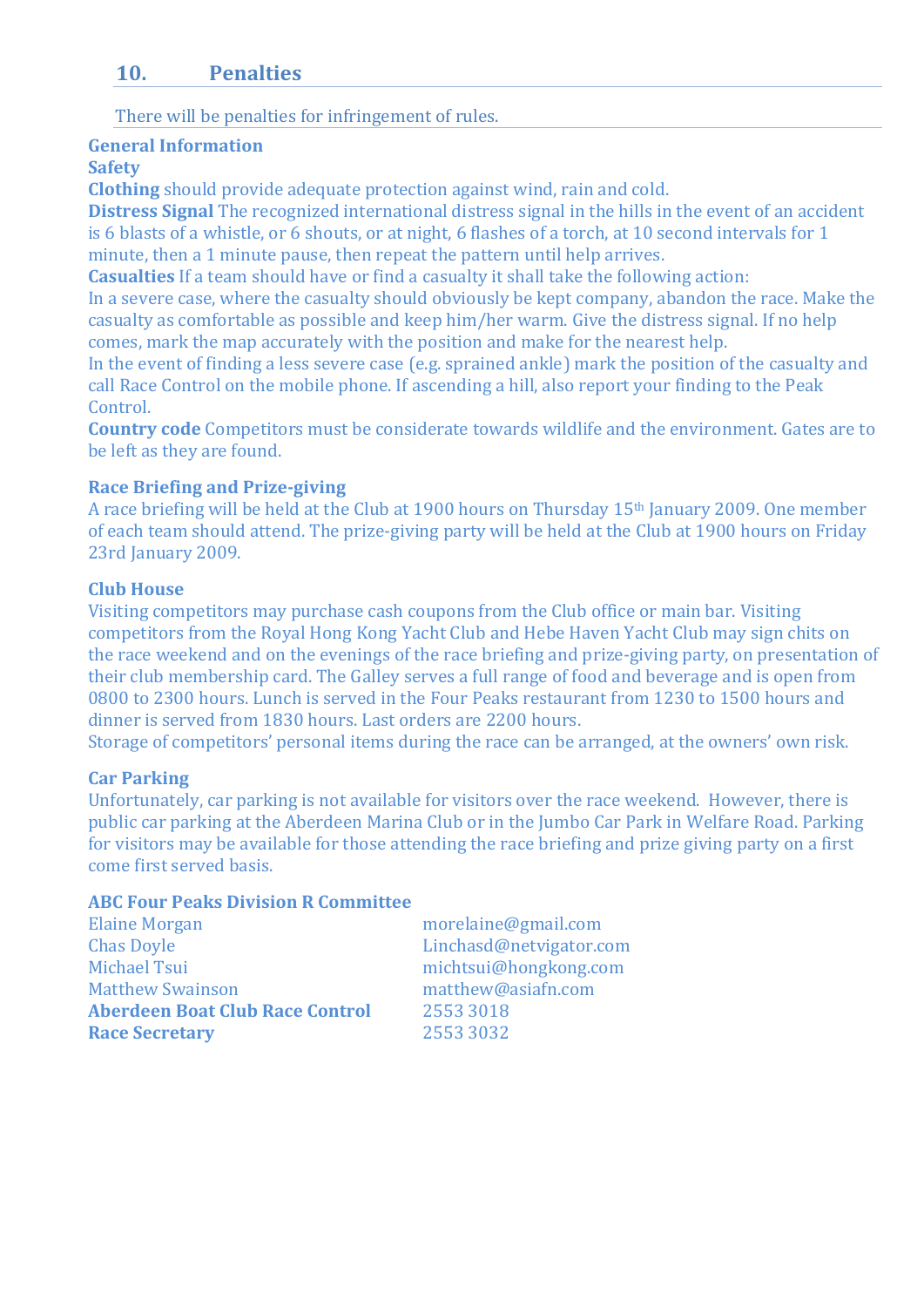

## ABERDEEN BOAT CLUB 香港仔遊艇會 香港仔遊艇會 四山行比賽-類別 R 二零零九年一月十七至十八日

每年舉行的四山行帆船登山比賽己舉辨超過四分之一世紀, 今年起這比賽由帆船愛好者擴展到廣 大行山朋友 - 數量有限, 請即報名.

比賽定於上午+一時左右於黃竹坑深灣道二十號香港仔遊艇會起步-參賽者需順序攀登以下山段

- 馬鞍山
- 山地塘山 (南丫島)
- 鳳凰山 (大嶼山)
- 紫羅蘭山 (香港島)

旅程中参賽者只可步行或乘搭 公共交通工具 (請參閱 www.abclubhk.com 詳細說明)

終點亦定於黃竹坑深灣道二十號香港仔遊艇會比賽指 揮中心(Race Control) – The Bridge Room (3/F.)

每隊隊員為二至四人 (+八歲或以上)

獎品將会頒予首三隊全隊最先完成賽事的團隊

每隊参賽費用為港幣二佰元 HK\$200

比賽報名表格可於 www.abclubhk.com 下載, 報名截止日期為二零零九年一月十二日(下午五時前), 報名表格必須寄到香港仔遊艇會或傳真: 2873 2945 或电郵: mbs@abclubhk.com

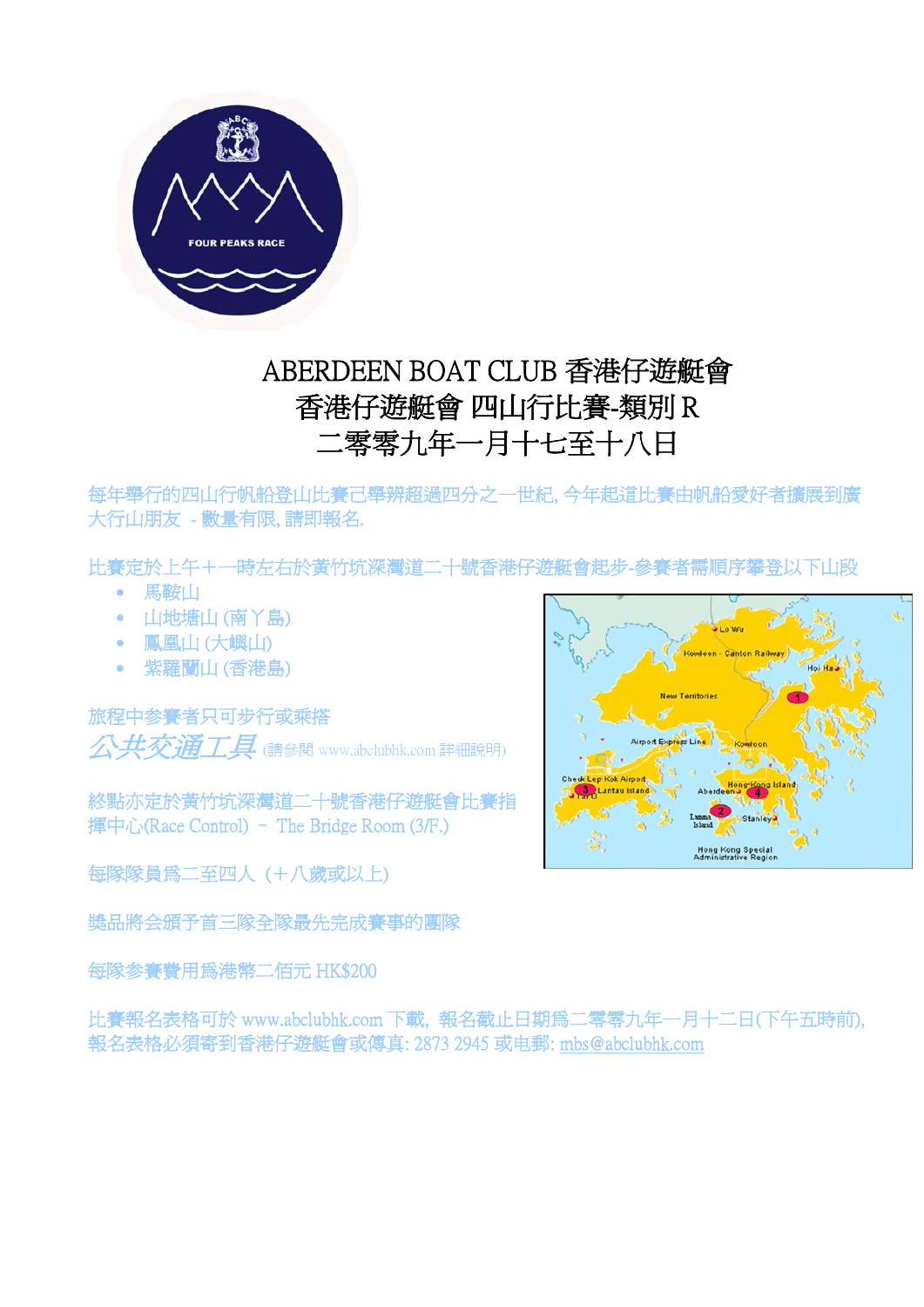## **2009** 香港仔遊艇會 四山行比賽類別 **R** 規則

#### 1. 隊伍

- 每隊二至四人所有隊員必須年滿十八歲**.**
- 所有隊員需完成所有四個山頂的路程及到達終點才算完成賽事**.**
- 每位隊員必須全程在其他隊員的合理範圍內 **(**視線和聲線可達的距離範圍之內**).**
- 除公共交通工具外**,** 隊伍不能接受其他外界支持

#### 2. 責任

• 所有参賽者参加 **2009** 香港仔遊艇會 四山行比賽之所有風險將完全由其本人完全承擔,無論 是贊助人還是香港仔遊艇會(包括其僱員,任何成員,非成員的志願者和任何涉及活動的組 織,公司,個人名義支持者)將不会負責任何損失或損害設備或任何一個成員的任何傷害

#### 3. 起點, 路線及終點

- 起點: 在黃竹坑深灣道二十號香港仔遊艇會停車場.
- 經過:
	- 馬鞍山
	- 山地塘山 (南丫島)
	- 鳳凰山 (大嶼山)
	- 紫羅蘭山 (香港島)
- 終點: 定於黃竹坑深灣道二十號香港仔遊艇會比賽指揮中心(Race Control) The Bridge Room (3/F)
- 比賽最後結束時间為二零零九年一月十八日下午一時, 在此賽事後所有還沒完成及退出的参賽 者將當中途退出比賽論

#### 4. 公共交通定義

#### 公共交通包括

- 公共巴士(城巴, 新巴, 九巴, 大嶼山巴士)
- 公共小巴(紅頂或綠頂)
- 公共小輪包括街渡 (有预定船期 scheduled ferry)
- **港鐵 MTR**

#### 但不包括

•

- 昂坪 360
- 的士
- 私家車
- 電單車
- 單車,滑版,溜冰鞋和輪滑刀鞋 私家船隻, 舢板及游泳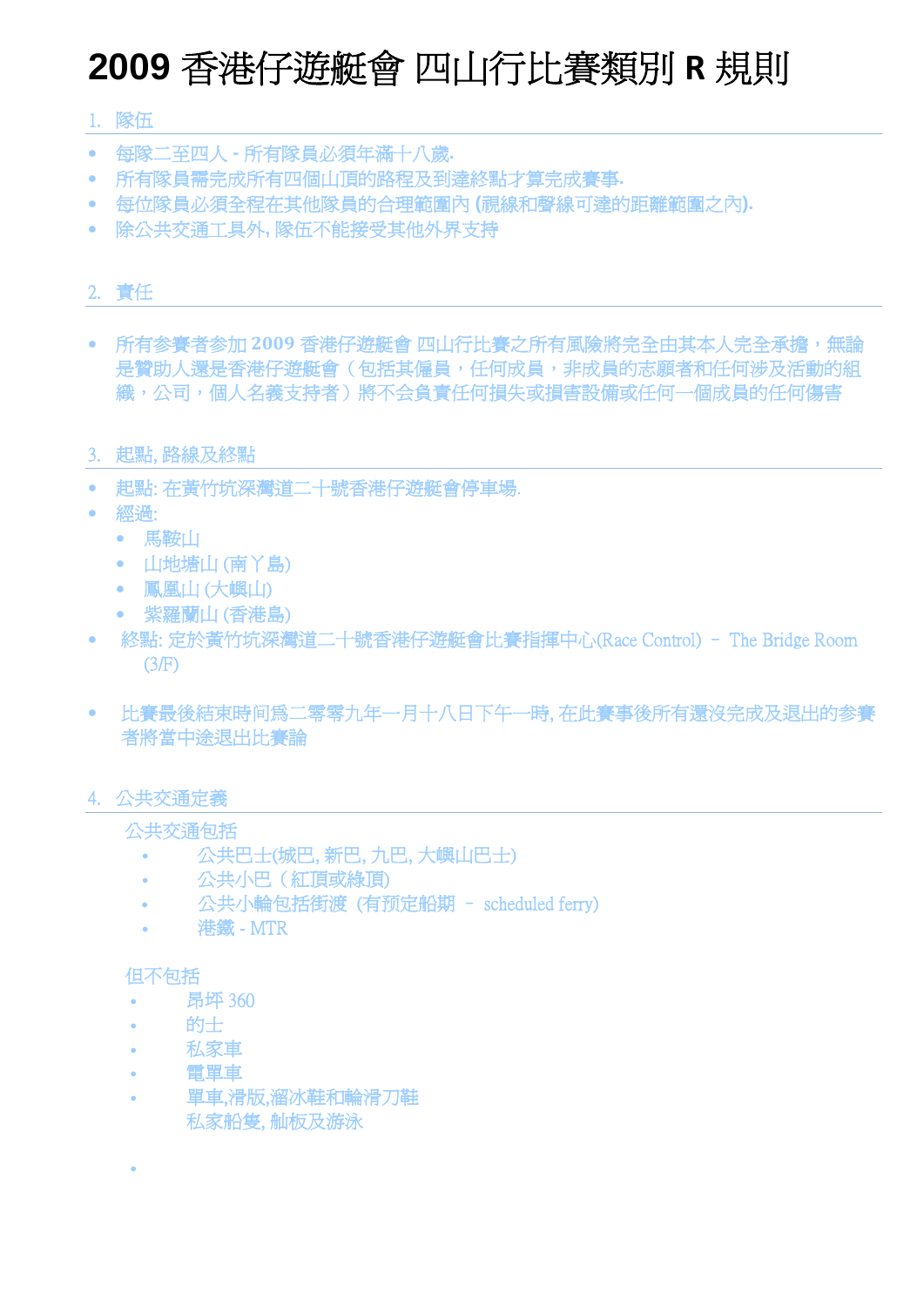#### 5. 設備

每隊必須攜帶下列設備 (適當和足夠作為預定用途):-

- 適當及防水衣物 (每人)
- 適當鞋(每人)
- 食物 2000 Cal(每人)
- 食水: 一公升(每人)
- 指南針
- 相關地圖 (比例 1: 50000 或更大)
- 哨子(每人)
- 手電筒(每人)
- 移動電話 (己充电)
- 睡袋
- 手錶
- 急救藥包,包括彈性繃帶和膏藥
- 6. 檢查點(Peak controls)
	- 隊伍必須於檢查點報到,工作人員將記錄最後一位隊員到達時间.如沒有工作人員在場,隊伍 必須自行把最後一位隊員到達的時间記錄下來,及盡快通知賽事指揮中心 (Race Control).
	- 檢查點工作人員可能在多於一个檢查點要求檢看隊伍所需攜帶的設備. 如缺少一項設備, 隊 伍時間將被加標準+伍分鐘罰則, 而每次最高罰則為一小時
	- 如发現隊伍有不遵守之行為,工作人員会告訴隊伍. 如隊伍通過檢查, 两分钟時间会於比賽時 间之中扣除. 如有需要賽会可决定調整任可檢查時间,而此類時间調整均不得上訴.
	- 設備所須之食物及食水份量必須在每個檢查點完好,此份量不包括每人於行程中消費所需. 沒有註明"每人"的設備 = 全隊至少有一位隊員攜帶

#### **7.** 超前

- 超前的隊伍將会有優先權, 被超越隊必須讓路.
- 如两隊同時到達, 使用船之比賽隊伍心比使用公共交通工具之比賽隊伍有優先權

#### 8. 中途退出

• 如任何隊伍及隊員决定中途退出, 隊伍必須盡快通知賽事指揮中心並必須得到確認.

#### 9. 位置檢查

- 基於安全理由, 所有隊伍必須開始登山或上公共交通工具前, 以电話通知(通話或 SMS)比賽 指揮中心(Race Control)他們的地點
- 隊伍可於任何時间致电中心, 而中心也可於任何時间致电隊伍. 通話必須簡短.

#### 10. 罰則

• 如果发現違規者,賽会有權給予罰則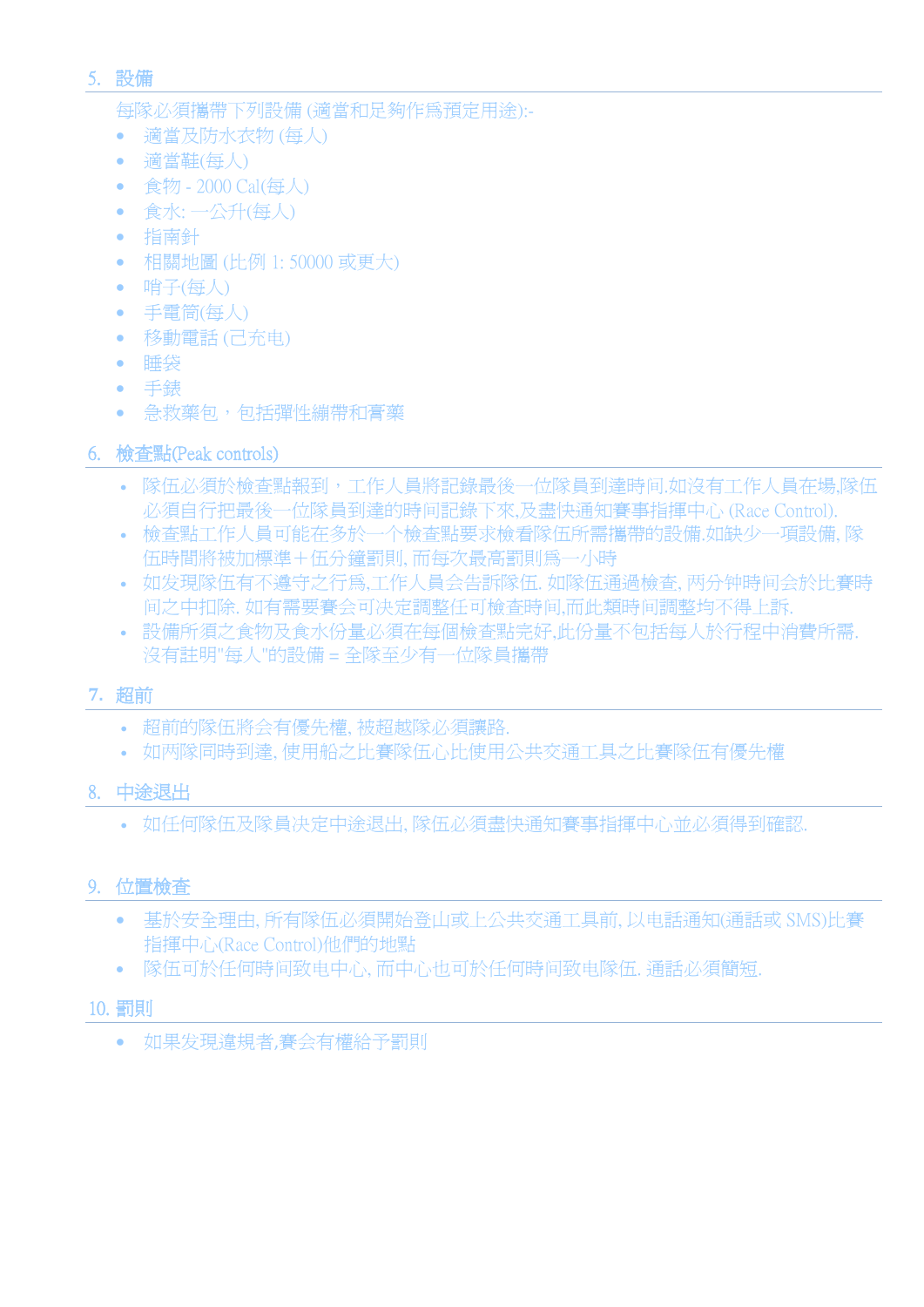

#### 安全

- 衣服 必須防風,防雨,及防冷.
- 求救信號
	- o 於山區發生事故的公認國際求救信號為 6 聲哨子,或
	- o 6 下叫喊聲,或
	- o 在夜間,使用點燃的火炬,在 10 秒的間隔時間為 1 分鐘,然後是 1 分鐘暫停,然後 不斷重複之前動作,直至救援隊伍抵達
- 如任何一支隊伍有受傷隊員, 應採取以下行動:
	- o 在嚴重的情況下,放棄比賽。盡可能令傷者應到舒適,並保持他/她溫暖。發出求救 信,並用移動電話通知中心。如果登山途中,還報告您的號。如果沒有幫助到來, 標誌著地圖準確的地點和於最近的地方尋求幫助。
	- o 在不那麼嚴厲的情況下(如腳踝扭傷),找出的地點發現山頂檢點

#### 野外操守

• 參賽者有責任愛惜郊區的一切設施以及保護野生的動物和植物。切勿踐踏於新播種的地面 上。亦不應擅自闖入他人土地。

#### 比賽/頒獎簡報會

- 比賽簡報會定於在俱樂部週四二零零九年一月十伍日下午七時舉行, 最少一位隊員需要出席
- 頒獎禮將在俱樂部週五 2009 年 1 月 23 日下午七時舉行。

#### 俱樂部

- 皇家香港遊艇俱樂部和白沙灣遊艇會會員可於 ABC 本会簽單(須出示他們俱樂部的會員 卡)。
- 其他訪客亦可於會所的辦公室或主酒吧購買現金券。
- 餐廳會於上午八時至下午十一時提供食物飲料。午餐於下午十二時三十分至三時提供膳 食。 晚餐會於晚上六時三十分開始, 直至十時。
- 個人物品本會可以代為保存, 但必須`冬自行承擔風險。

#### 停車場

- 在週末的比賽中, 会所停車場未能提供停泊車位給訪客。然而有公眾停車場於深灣遊艇俱樂 部及珍寶舫附近。
- 如停車場有多餘位置供訪客泊車, 本會將以先到先得作分配。但只適用於參加比賽簡報會或 頒獎禮人士。

#### 其他

• 如中文及英文版規則有任何不同, 英文片反規則会被優先應用

#### 賽事管理委員会

| <b>Elaine Morgan</b>    | morelaine@gmail.com     |
|-------------------------|-------------------------|
| <b>Chas Doyle</b>       | linshasd@netvigator.com |
| <b>Michael Tsui</b>     | michtsui@hongkong.com   |
| <b>Matthew Swainson</b> | matthew@asiafn.com      |
|                         |                         |

| 賽事指揮中心 (Race Control) | 2553 3018 |
|-----------------------|-----------|
| 賽事秘書 (Race Secretary) | 2553 3032 |